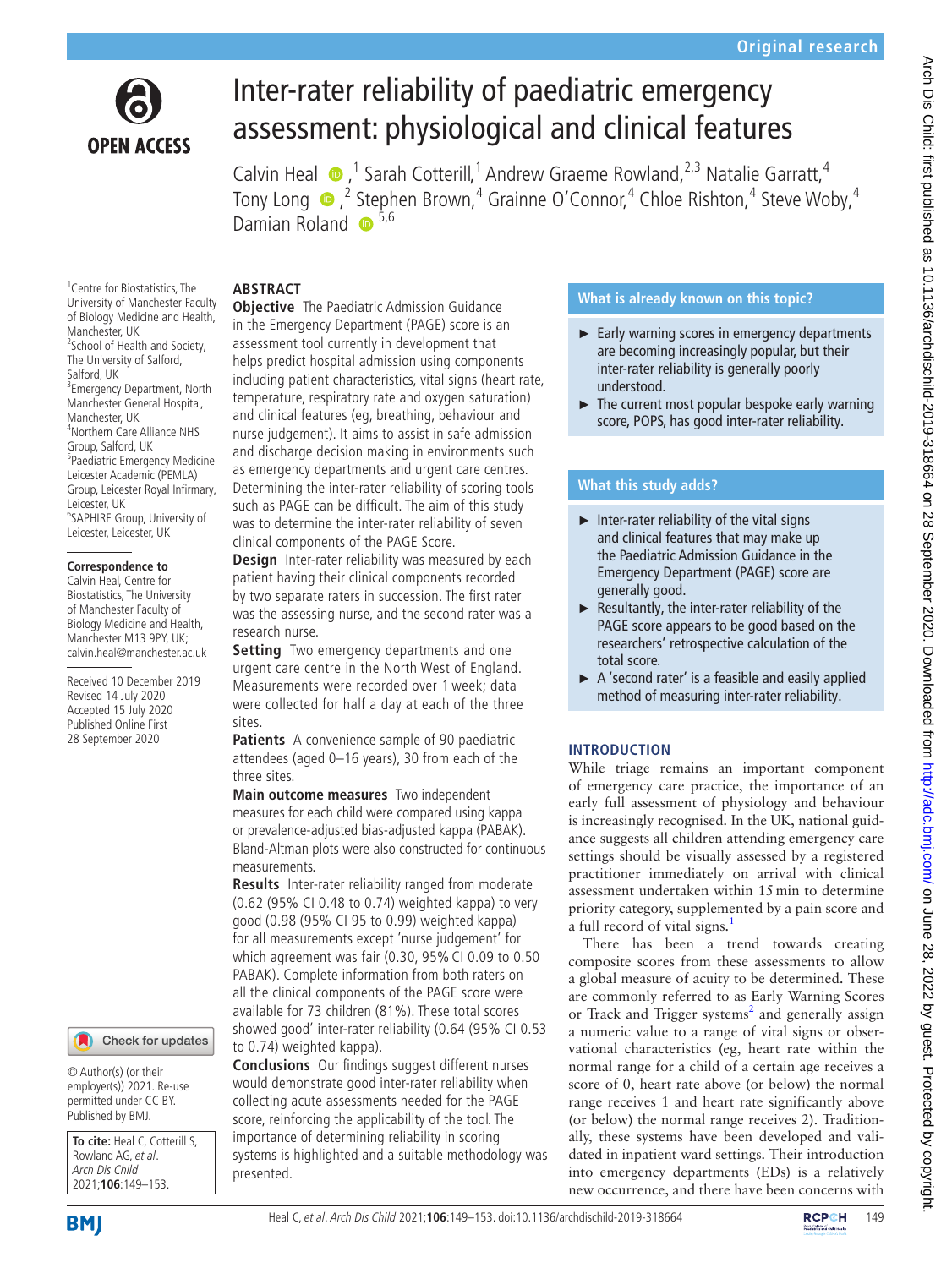# **Original research**

their sensitivity and specificity.<sup>[3](#page-4-2)</sup> For this reason, bespoke emergency care assessment systems have been created, but while the effectiveness of these systems at determining disposition (the location to which the child goes when discharged from the ED) and clinical outcome is subject to considerable academic scrutiny, the inter-rater reliability of the use of such scoring systems has been poorly examined.

In the UK, the Paediatric Observation Priority Score (POPS) is the most commonly used bespoke early warning score in EDs[.4](#page-4-3) When examined using previously recorded video assessments of children, POPS has been shown to have 'perfect' inter-rater reliability for well children and 'good' inter-rater reliability with an intraclass correlation coefficient (ICC) between 0.66 and 0.74 for unwell children.<sup>[5](#page-4-4)</sup>

A subsequent study with a larger sample of children (n=11 videos) and raters (n=46) found a high overall ICC between the raters (95% CI 0.71 to 0.95).<sup>[6](#page-4-5)</sup> On individual components of POPS, the study found high rates of agreement (Fleiss' kappa) for oxygen saturation (over 0.87) and pulse (over 0.76). Agreement was lower and more variable on work of breathing (0.48– 0.91), gut feeling (0.45–0.87), conscious level (0.55–1), medical history (0.53–1), respiratory rate (0.44–0.96) and temperature (0.51–1). A limitation of these works however was the use of video recordings that do not give a complete contextual picture of the child.

The Pennine Acute Hospitals NHS Trust Paediatric Observation Priority Score (PAT-POPS) is a modified version of the original POPS and is a specific ED physiological and observational aggregate scoring system, with scores of 0–18. A higher score indicates greater likelihood of admission. PAT-POPS has been shown to be a more accurate predictor of admission risk than the Manchester Children's Early Warning System, which assesses six physiological observations to create a trigger score, classified as green, amber or red.<sup>7</sup> The inter-rater reliability of PAT-POPS has never previously been studied.

As part of a National Institute for Health Research Research for Patient Benefit study (the host study), the current PAT-POPS tool has been expanded and refined to improve diagnostic accuracy. The protocol for this work has been published.<sup>8</sup> This work has led to the development of a Paediatric Admission Guidance in the Emergency department (PAGE) score based on data from 44501 paediatric (children under 16years) visits to three EDs and an urgent care centre within North West England. The aim of this sub-study was to examine real-time reliability of the vital sign and clinical observation components of the score by assessing the degree to which they can be reliably recorded by two nurses, and the extent to which there is agreement on the overall PAGE score as calculated retrospectively by this report's authors. This provides another measure of reliability and helps highlight potential components of the system that may not be reproducible across observers.

## **METHOD**

#### **Setting**

Data for the host study were collected from all children aged under 16years attending two EDs and one urgent care centre during a 12-month period (21 February 2018–21 February 2019) in the North West of England. Patients were recruited using an opt-out process that informed them of the parent study. The research nurses verbally explained the nature and purpose of the inter-rater reliability data collection. Based on previous research, a number of vital signs and clinical observations were obtained from all children including heart rate, temperature, respiratory

rate, oxygen saturation, behaviour, work of breathing and nurse judgement (overall concern). Other components that were part of the derivation components of the PAGE score were age, presence of pre-existing morbidity, arrival by ambulance and advice by a medical professional to attend, but these were not formally collected by the assessing nurse.

## **Raters and data collection**

Independent double data collection was arranged during 1week. An additional rater visited each of the three sites for half a day and completed a full set of measurements needed for the PAGE score. The first rater was the person who would normally do the observations at that hospital site (the assessing nurse), and they recorded the data via the study protocol: entering the raw observations on the hospitals information technology system. This is the system the staff used in their normal clinical practice so no training for this was required. The data for the inter-rater reliability component were collected from three hospital sites and by all nurses at those sites, so there were multiple 'first raters'. The second rater was a single research nurse with a paediatric background, used throughout the study. After being briefed on the procedures, the second rater recorded their measurements on a different information database. The two assessments were undertaken as simultaneously as possible with the time frame between them being no more than 10min. The study's database manager matched the two entries by locating patients using their unique hospital number. Although the observations were not shared between the two raters, nor were they explicitly blinded to each other's observations.

Dual observations were completed on 30 children per site (n=90 in total across the three sites). The children were chosen as a convenience sample.

### **Analysis**

The inter-rater reliability of each variable is reported separately. For each variable, the raw values between the two raters were compared. Ordinal variables and continuous variables without a normal distribution were assessed using a weighted kappa. Where the distribution of frequencies was so uneven as to cause excessive bias in the kappa scores, the prevalence-adjusted and bias-adjusted kappa (PABAK) was reported instead. The reliability of continuous variables was also examined with Bland-Altman plots and accompanying limits of agreement. CIs were derived using bootstrapping (2000 repetitions) for weighted kappa and jackknife SEs for PABAK. In interpreting these results, the guidelines from Altman<sup>[9](#page-4-8)</sup> were used, as shown in [table](#page-1-0) 1.

Each child's PAGE score was calculated for both raters (ie, the score created if a numerical value was assigned to patient characteristics, vital signs and clinical features). This was done using a formula in Stata, eliminating the possibility of error in calculating the score. Reliability of the composite PAGE score was assessed with a weighted kappa. This was undertaken for

<span id="page-1-0"></span>

|               | <b>Table 1</b> Guidelines for interpreting kappa values |  |  |  |
|---------------|---------------------------------------------------------|--|--|--|
| Kappa value   | <b>Strength of agreement</b>                            |  |  |  |
| < 0.00        |                                                         |  |  |  |
| $0.00 - 0.20$ | Poor                                                    |  |  |  |
| $0.21 - 0.40$ | Fair                                                    |  |  |  |
| $0.41 - 0.60$ | Moderate                                                |  |  |  |
| $0.61 - 0.80$ | Good                                                    |  |  |  |
| $0.81 - 1.00$ | Very good                                               |  |  |  |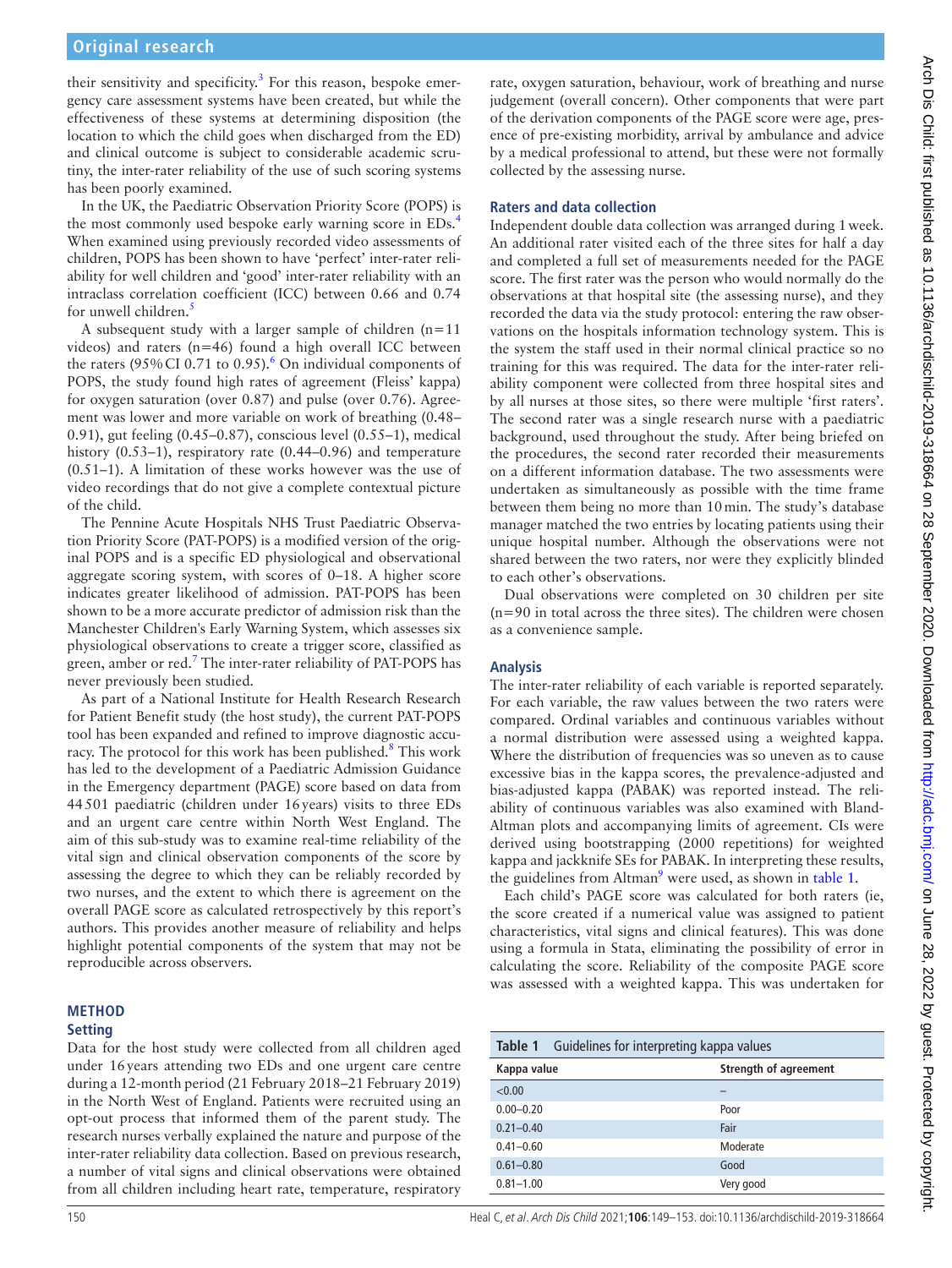| ייטוב הוא האמנוסטונואסטונואסטייני הספט בספט באונט באונט האומנטונוסטונו האונט האינטינט האונט הייטונו הווני |
|-----------------------------------------------------------------------------------------------------------|
| デコミニ                                                                                                      |
|                                                                                                           |
|                                                                                                           |
|                                                                                                           |
|                                                                                                           |
|                                                                                                           |
|                                                                                                           |
|                                                                                                           |
| + n : h  i^h^^A )^ 1つ 110の/^^^^A                                                                          |
|                                                                                                           |
|                                                                                                           |
|                                                                                                           |
|                                                                                                           |
|                                                                                                           |
|                                                                                                           |
|                                                                                                           |
|                                                                                                           |
|                                                                                                           |
|                                                                                                           |
|                                                                                                           |
|                                                                                                           |
| 1                                                                                                         |
|                                                                                                           |
|                                                                                                           |
|                                                                                                           |
|                                                                                                           |
| )<br>)<br>)<br>1                                                                                          |
|                                                                                                           |
| 5)2:5)2:5)                                                                                                |
|                                                                                                           |
|                                                                                                           |
|                                                                                                           |
|                                                                                                           |
|                                                                                                           |
|                                                                                                           |
|                                                                                                           |
|                                                                                                           |
|                                                                                                           |
|                                                                                                           |
|                                                                                                           |
|                                                                                                           |
| <b>The City County To The Terms of County County County</b>                                               |
|                                                                                                           |
|                                                                                                           |
|                                                                                                           |
|                                                                                                           |
|                                                                                                           |
|                                                                                                           |
|                                                                                                           |

<span id="page-2-0"></span>

| Table 2                                                                                                   | Results of inter-rater reliability for each variable |             |              |                |  |  |  |
|-----------------------------------------------------------------------------------------------------------|------------------------------------------------------|-------------|--------------|----------------|--|--|--|
| Variable                                                                                                  | n                                                    | Reliability | 95% CI       | <b>Method</b>  |  |  |  |
| Heart rate<br>(bpm)                                                                                       | 87                                                   | 0.84        | 0.80 to 0.89 | Weighted kappa |  |  |  |
| Temperature (°C)                                                                                          | 80                                                   | 0.98        | 0.95 to 0.99 | Weighted kappa |  |  |  |
| Respiratory rate<br>(breaths per min)                                                                     | 86                                                   | 0.71        | 0.62 to 0.79 | Weighted kappa |  |  |  |
| Oxygen saturation (%)                                                                                     | 87                                                   | 0.62        | 0.48 to 0.74 | Weighted kappa |  |  |  |
| <b>Behaviour</b><br>(normal for age,<br>agitated, floppy,<br>listless and<br>inappropriate)               | 88                                                   | 0.92        | 0.86 to 0.99 | <b>PABAK</b>   |  |  |  |
| <b>Breathing</b><br>(audible grunt, stridor,<br>tracheal tug, wheeze<br>and none of the<br>above)         | 88                                                   | 0.97        | 0.92 to 1.00 | PABAK          |  |  |  |
| Nurse judgement<br>(no judgement, low-<br>level concern and child<br>looks unwell/high-<br>level concern) | 88                                                   | 0.30        | 0.09 to 0.50 | <b>PABAK</b>   |  |  |  |
| <b>Total PAGE score</b><br>(retrospectively<br>calculated)                                                | 73                                                   | 0.64        | 0.53 to 0.73 | Weighted kappa |  |  |  |

PABAK, prevalence-adjusted and bias-adjusted kappa; PAGE, Paediatric Admission Guidance in the Emergency department.

those patients who had all the information required to calculate a PAGE score, and as a sensitivity analysis, a PAGE score was calculated in the presence of missingness as would likely happen in practice. When data for a variable were missing, it was scored as 0. As 0 is a valid value for each of the variables, however, doing so may artificially increase disagreement.

## **RESULTS**

Data were collected from 90 patients. Two patients had missing or mismatched participant IDs and so could not be included in the analysis. The reliability and 95% CI for each PAGE variable, for the remaining 88 patients, are summarised in [table](#page-2-0) 2. For each variable, there were some (between zero and eight) participants who had a missing value so the number included in the assessment is stated in the 'n' column.

The variables temperature (0.98 (95% CI 0.95 to 0.99) weighted kappa), breathing (0.97 (95% CI 0.92 to 1.00) PABAK) and behaviour (0.92 (95% CI 0.86 to 0.99) PABAK) exhibited excellent reliability. With breathing and behaviour, it should be noted that the relative rarity of responses outside the normal clinical range undoubtedly helped improve reliability. The reliability of heart rate was 'very good' (0.84 (95% CI 0.80 to 0.89) weighted kappa). The reliability of respiratory rate (0.71 (95% CI 0.62 to 0.79) weighted kappa) and oxygen saturation (0.62 (95% CI 0.48 to 0.74) weighted kappa) can be considered 'good' and 'moderate', respectively. The only measure with 'fair' agreement is nurse judgement (0.30 (95% CI 0.09 to 0.50) PABAK), and this is broken down in [table](#page-2-1) 3.

When the two raters were asked to make an overall nurse judgement about the child's health, the first rater classified 31 out of 88 children as low concern, whereas the second rater considered 29 of these 31 children of no concern. This suggests that the raters were unable to reliably agree on a distinction between no concern and low level concern. There were no children in this sample that were rated as 'High concern' by either of <span id="page-2-1"></span>**Table 3** Frequency of nurse judgement values selected by each rater

|             |                       | Second rater          |                          |                  |    |
|-------------|-----------------------|-----------------------|--------------------------|------------------|----|
|             |                       | High-level<br>concern | Low-level<br>concern     | No concern Total |    |
| First rater | High-level<br>concern | 0                     | 0                        | 0                | 0  |
|             | Low level<br>concern  | 0                     | $\overline{\phantom{a}}$ | 29               | 31 |
|             | No concern            | $\mathbf{0}$          | $\mathcal{L}$            | 55               | 57 |
|             | Total                 | 0                     | 4                        | 84               | 88 |

the raters, so it is not possible to understand whether the raters can reliably differentiate 'no/low concern' children from 'high concern' children.

Bland-Altman plots are shown in [figure](#page-3-0) 1. The 95% limits of agreement (and accompanying 95% CIs) for heart rate are −14.1  $(-16.7 \text{ to } -11.5)$  to 13.9 (11.3 to 16.5). For temperature, they are  $-0.1$  ( $-0.1$  to  $-0.1$ ) to 0.1 (0.1 to 0.1), for respiratory rate they are  $-7.0$  ( $-8.3$  to  $-5.8$ ) to 6.7 (5.4 to 7.9) and for oxygen saturation they are  $-1.6$  ( $-1.9$  to  $-1.4$ ) to 1.4 (1.1 to 1.7).

A total PAGE score was calculated for each patient, separately for each of the two raters. Of the 88 patients, 73 (83%) had complete information from both raters for each of the 13 variables required to compute PAGE (the seven vital variables observed by the raters plus other variables collected at reception including personal characteristics, arrival by ambulance and referral source). These total scores showed 'good' interrater reliability (0.64 (95% CI 0.53 to 0.73) weighted kappa). As the tool had not been finalised, the total scores were not calculated by the research nurses but were calculated later by this report's authors. As a sensitivity analysis, the PAGE score was also computed where there was some missingness (when not all of the 13 items of the PAGE score had a score recorded), the inter-rater reliability of the total score remained essentially unchanged: a 0.64 (95% CI 0.59 to 0.74) weighted kappa score.

# **DISCUSSION**

The inter-rater reliability of vital sign and clinical observation scores by two separate observers was generally found to be good. Temperature, breathing and behaviour were recorded with a very high level of agreement between the two nurses. Heart rate, respiratory rate and oxygen saturation saw good or very good levels of agreement. However, only a fair degree of agreement was achieved between the two nurses on the nurse judgement variable, at least between the 'no' and 'low' levels of concern. That this study failed to show agreement between 'no' and 'low' level concern should not preclude the variable's inclusion in the PAGE score. There is reason to believe that the distinction between 'high' and 'no'/'low' concern will be more clinically important than the distinction between 'low' and 'none' though as we had no 'high' concern patients, there is no evidence available regarding this.

Regarding the total PAGE score that would arise from the assessments made by the two raters, calculated retrospectively by the authors, there is some variability here too as would be expected. The 'good' inter-rater reliability of the total score however reflects reasonably well the overall state of agreement between the nurses. A limitation of the study is that the score was calculated using software, whereas in clinical practices, there may be additional sources of variability, such as summing errors or other unanticipated influences on the scoring of each variable.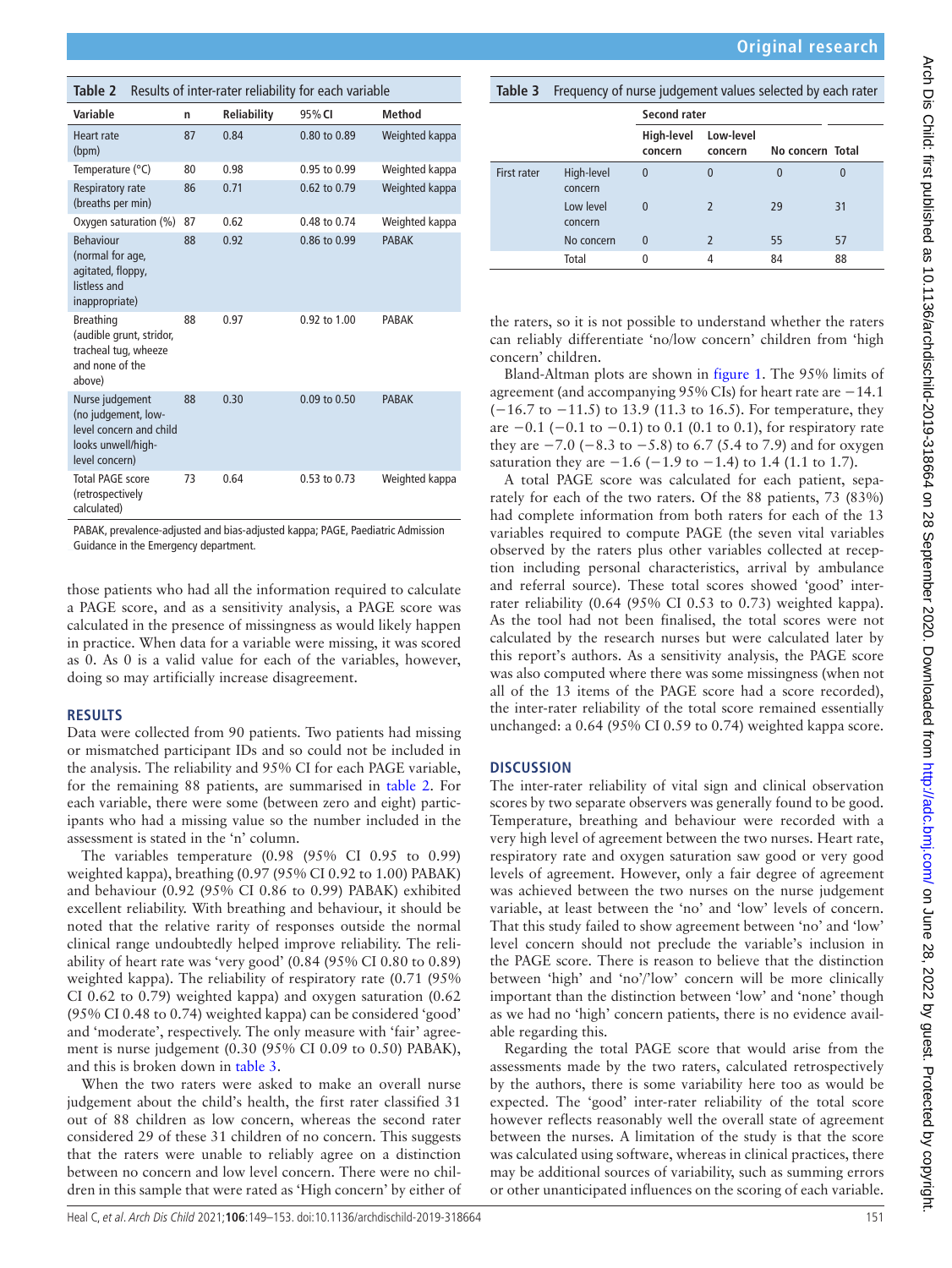

<span id="page-3-0"></span>**Figure 1** Bland-Altman plots for continuous variables.

This is the first time a study of the reliability of an ED scoring system has been undertaken with this methodology. The fact that inter-rater reliability work is rarely performed with scoring systems is highlighted, and this is a useful methodology in conjunction with the video approach taken in the previous POPS studies.<sup>5 6</sup> The variability in the inter-rater reliability of the various measures recorded is likely due to a combination of either slight differences in timings of assessments between the assessor, differences in technique of the nurses and differences in subjective assessment based on experience or expectations. Although observations were taken within the same triage assessment time, the state of the child could vary significantly within this time frame. One example of this occurring was one nurse taking the readings when the child was settled and the other nurse taking them following a blood pressure measurement, when the child was upset. The method of assessing video recordings of paediatric assessments to measure inter-rater reliability, used previously for POPS, fails to capture much of this variability. Using a second rater more accurately captures the reallife variability of paediatric assessments, although not without its own limitations. Aside from being very time consuming, the nurses involved in the data collection also raised the point that they felt that being observed (by the other nurse) may have influenced their behaviour. This may have then influenced the measurements they recorded: a potential limitation of any study where participant's behaviour is directly observed but one that should still be recognised.

Another limitation of the study is that of the 90 children involved, none were of 'high concern' to the nurses. As a result, although there is no reason to suspect it would differ, this cannot speak for the inter-rater reliability of nurse measurements for very unwell or severely injured children. This is an important limitation as the reliability of the components of any score that is aiming to differentiate sick from non-sick children must be effective for both sick and non-sick children. Specific studies may be needed focusing only on those children who are in small percentage of cases who require urgent intervention to ensure the score robustly identifies them. Previous large data sets have demonstrated that clinical signs tend to converge together and

that is unlikely there will be large differences in interpretation for this most sick cohort even if some data are missing.<sup>1</sup>

## **CONCLUSION**

Although difficult to compare directly, due to the different study designs and agreement measurements used, it seems the overall inter-rater reliability of the measures that make up vital signs and clinical observation criteria is at least as good as POPS and sufficient for wider use. There are several elements of subjectivity inherent in any ED point scoring system completed by humans, but it seems these result in an acceptable amount of variation. The use of the direct observation methodology described in this paper is highlighted as possibly methodology for other studies of scoring systems.

**Twitter** Sarah Cotterill [@cotterillsarah1](https://twitter.com/cotterillsarah1), Andrew Graeme Rowland [@](https://twitter.com/DrAndrewRowland) [DrAndrewRowland](https://twitter.com/DrAndrewRowland) and Damian Roland [@damian\\_roland](https://twitter.com/damian_roland)

**Contributors** GO and CR collected the measurements. CH and SC carried out the statistical analysis based on a protocol written by SC. DR and SC wrote the first draft, CH wrote subsequent drafts and finalised the paper. All authors provided critical feedback and helped shape the research, analysis and manuscript. All authors agreed the final version prior to publication.

**Funding** This paper presents independent research funded by the National Institute for Health Research (NIHR) under its Research for Patient Benefit Programme (Grant Reference Number PB-PG-0815-20034).

**Disclaimer** The views expressed are those of the author(s) and not necessarily those of the NIHR or the Department of Health and Social Care.

**Competing interests** None declared.

**Patient consent for publication** Not required.

**Ethics approval** The substudy was approved as part of the ethics application submitted for the host PAGE study (IRAS ID 213469).

**Provenance and peer review** Not commissioned; externally peer reviewed.

**Data availability statement** Data are available on reasonable request. The data (deidentified participant data) are held by corresponding author Calvin Heal at the Centre for Biostatistics, University of Manchester, calvin.heal@manchester.ac.uk. All data requests should be submitted to the corresponding author for consideration. Access to anonymised data may be granted following review.

**Open access** This is an open access article distributed in accordance with the Creative Commons Attribution 4.0 Unported (CC BY 4.0) license, which permits others to copy, redistribute, remix, transform and build upon this work for any purpose, provided the original work is properly cited, a link to the licence is given,